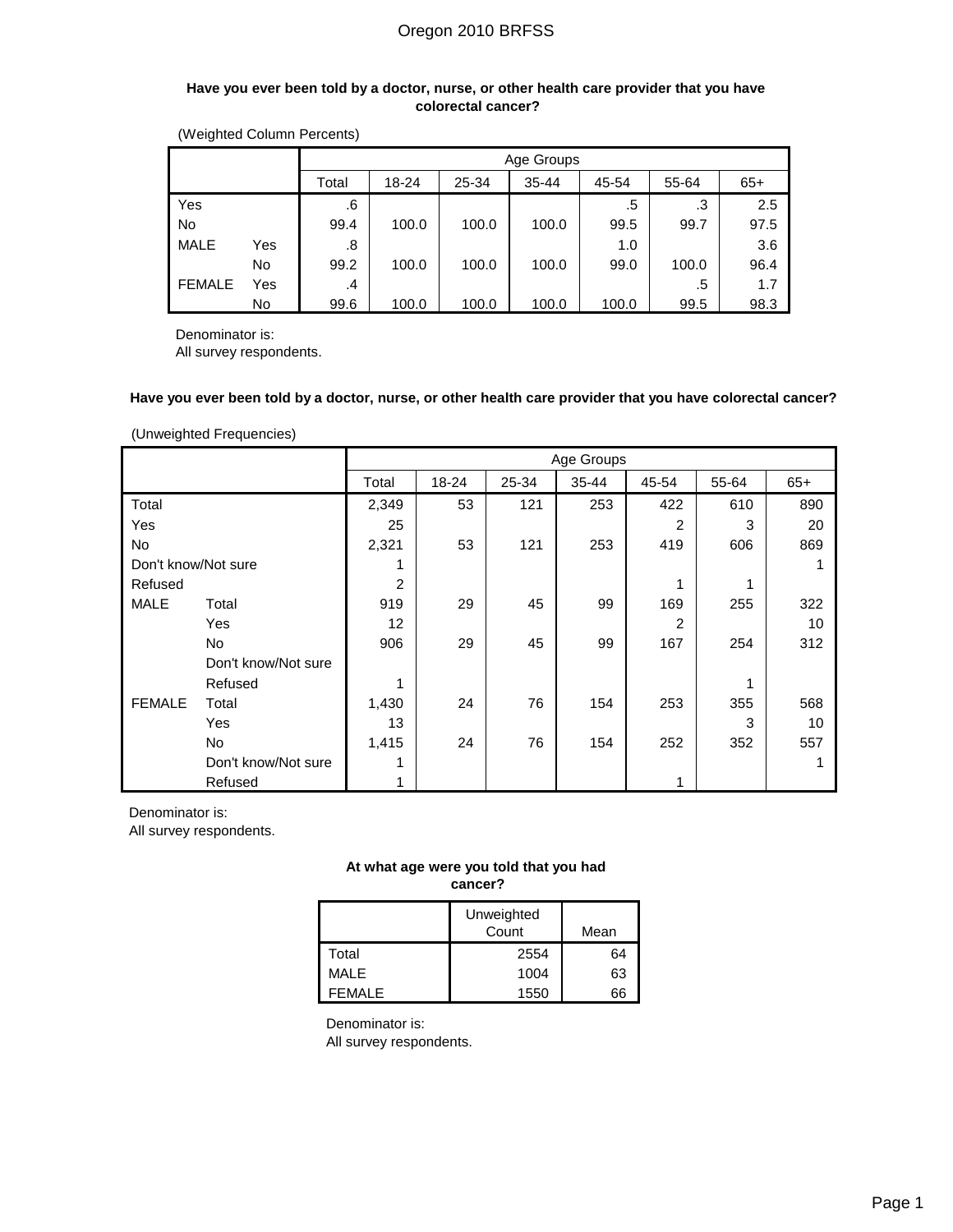## **How likely do you think it is that you will get colorectal cancer in the future?**

### (Weighted Column Percents)

|                             |                             |       |       |       | Age Groups |       |       |       |
|-----------------------------|-----------------------------|-------|-------|-------|------------|-------|-------|-------|
|                             |                             | Total | 18-24 | 25-34 | 35-44      | 45-54 | 55-64 | $65+$ |
| Very likely                 |                             | 1.0   |       | 1.5   | .8         | 1.9   | .6    | .5    |
| Somewhat likely             |                             | 11.3  | 6.0   | 10.6  | 12.0       | 15.6  | 11.6  | 9.9   |
| Somewhat unlikely           |                             | 22.8  | 19.7  | 21.5  | 17.5       | 23.6  | 27.3  | 26.3  |
| Very unlikely               |                             | 48.0  | 45.2  | 45.3  | 50.0       | 45.0  | 46.2  | 55.6  |
| Neither likely nor unlikely |                             | 16.9  | 29.2  | 21.1  | 19.7       | 13.9  | 14.3  | 7.7   |
| <b>MALE</b>                 | Very likely                 | .5    |       |       |            | 2.1   | .6    | .3    |
|                             | Somewhat likely             | 13.5  | 13.0  | 11.0  | 14.5       | 19.0  | 11.4  | 11.3  |
|                             | Somewhat unlikely           | 25.9  | 20.5  | 21.5  | 24.7       | 28.2  | 31.1  | 28.5  |
|                             | Very unlikely               | 44.1  | 36.3  | 47.7  | 40.0       | 42.4  | 43.2  | 53.5  |
|                             | Neither likely nor unlikely | 16.0  | 30.3  | 19.9  | 20.8       | 8.3   | 13.7  | 6.5   |
| <b>FEMALE</b>               | Very likely                 | 1.3   |       | 3.3   | 1.8        | 1.7   | .6    | .6    |
|                             | Somewhat likely             | 9.3   |       | 10.1  | 9.1        | 12.6  | 11.8  | 8.9   |
|                             | Somewhat unlikely           | 19.9  | 18.9  | 21.4  | 9.3        | 19.7  | 23.7  | 24.7  |
|                             | Very unlikely               | 51.7  | 52.8  | 42.6  | 61.5       | 47.3  | 49.0  | 57.1  |
|                             | Neither likely nor unlikely | 17.8  | 28.3  | 22.6  | 18.4       | 18.7  | 14.8  | 8.7   |

Denominator is:

All survey respondents who did NOT self report having colorectal cancer.

### **How likely do you think it is that you will get colorectal cancer in the future?**

### (Unweighted Frequencies)

|                     |                             |                |                |                | Age Groups     |       |                |       |
|---------------------|-----------------------------|----------------|----------------|----------------|----------------|-------|----------------|-------|
|                     |                             | Total          | 18-24          | 25-34          | 35-44          | 45-54 | 55-64          | $65+$ |
| Total               |                             | 2,316          | 53             | 120            | 252            | 419   | 606            | 866   |
| Very likely         |                             | 24             |                | 2              | $\overline{2}$ | 10    | 5              | 5     |
| Somewhat likely     |                             | 213            | $\overline{4}$ | 11             | 22             | 50    | 57             | 69    |
| Somewhat unlikely   |                             | 531            | 9              | 27             | 48             | 99    | 144            | 204   |
| Very unlikely       |                             | 1.043          | 23             | 44             | 105            | 170   | 265            | 436   |
|                     | Neither likely nor unlikely | 294            | 13             | 23             | 55             | 59    | 81             | 63    |
| Don't know/Not sure |                             | 202            | 4              | 13             | 20             | 30    | 51             | 84    |
| Refused             |                             | 9              |                |                |                | 1     | 3              | 5     |
| <b>MALE</b>         | Total                       | 902            | 29             | 44             | 99             | 167   | 254            | 309   |
|                     | Very likely                 | 7              |                |                |                | 4     | $\overline{2}$ | 1     |
|                     | Somewhat likely             | 94             | 4              | 4              | 9              | 23    | 27             | 27    |
|                     | Somewhat unlikely           | 239            | 5              | 11             | 29             | 46    | 67             | 81    |
|                     | Very unlikely               | 359            | 11             | 15             | 32             | 60    | 98             | 143   |
|                     | Neither likely nor unlikely | 106            | 6              | 9              | 22             | 15    | 34             | 20    |
|                     | Don't know/Not sure         | 95             | 3              | 5              | $\overline{7}$ | 18    | 25             | 37    |
|                     | Refused                     | $\overline{2}$ |                |                |                | 1     | 1              |       |
| <b>FEMALE</b>       | Total                       | 1,414          | 24             | 76             | 153            | 252   | 352            | 557   |
|                     | Very likely                 | 17             |                | $\overline{2}$ | $\overline{2}$ | 6     | 3              | 4     |
|                     | Somewhat likely             | 119            |                | 7              | 13             | 27    | 30             | 42    |
|                     | Somewhat unlikely           | 292            | 4              | 16             | 19             | 53    | 77             | 123   |
|                     | Very unlikely               | 684            | 12             | 29             | 73             | 110   | 167            | 293   |
|                     | Neither likely nor unlikely | 188            | 7              | 14             | 33             | 44    | 47             | 43    |
|                     | Don't know/Not sure         | 107            | 1              | 8              | 13             | 12    | 26             | 47    |
|                     | Refused                     | 7              |                |                |                |       | 2              | 5     |

Denominator is:

All survey respondents who did NOT self report having colorectal cancer.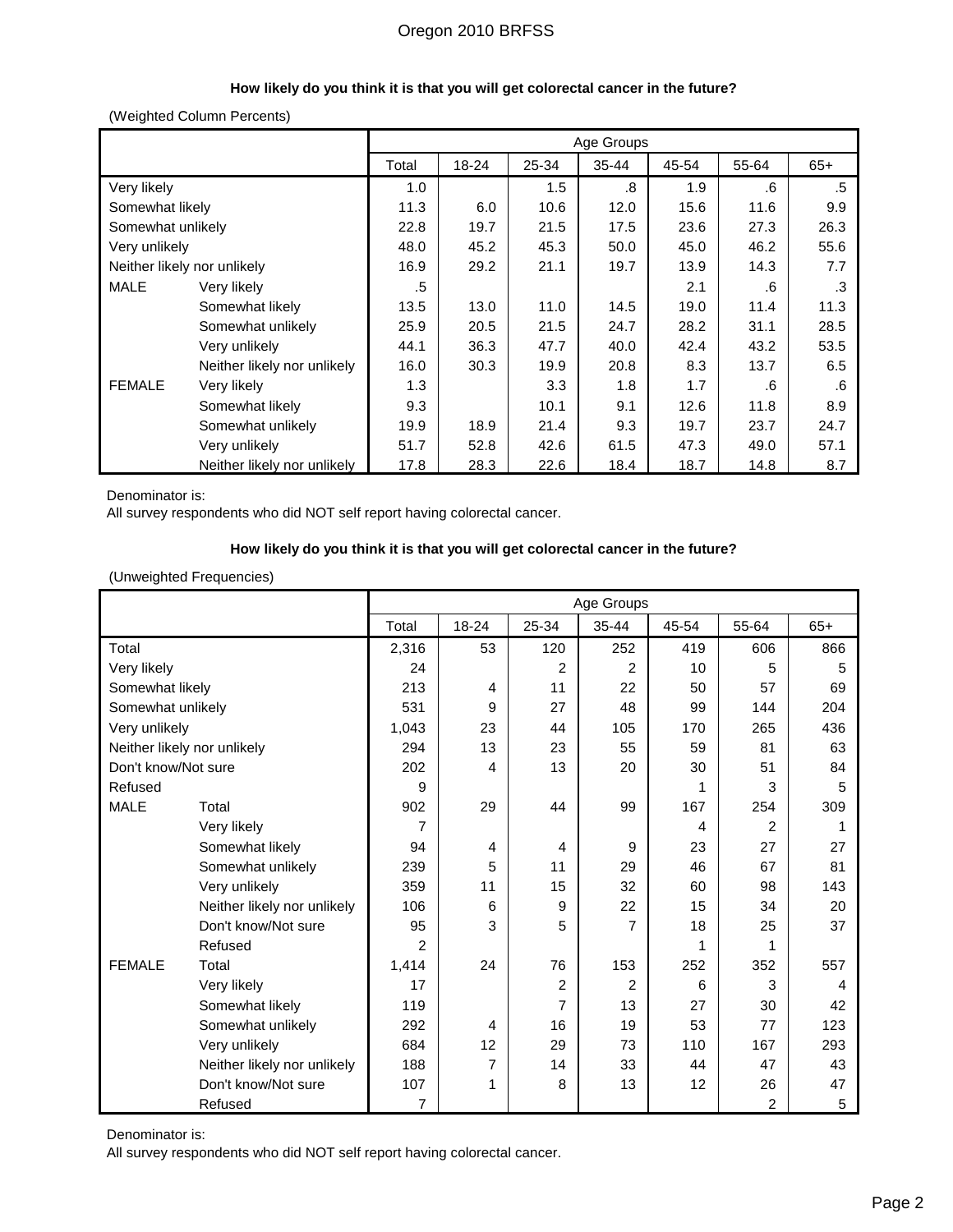#### **Has a doctor, nurse, or other health care provider ever asked you about your family history of illnesses or health problems?**

|               |                                                                 |      | Age Groups |      |      |      |      |      |  |  |  |
|---------------|-----------------------------------------------------------------|------|------------|------|------|------|------|------|--|--|--|
|               | $35 - 44$<br>45-54<br>18-24<br>25-34<br>55-64<br>$65+$<br>Total |      |            |      |      |      |      |      |  |  |  |
| Yes           |                                                                 | 87.0 | 72.6       | 88.3 | 89.4 | 91.7 | 93.6 | 81.2 |  |  |  |
| No            |                                                                 | 13.0 | 27.4       | 11.7 | 10.6 | 8.3  | 6.4  | 18.8 |  |  |  |
| <b>MALE</b>   | Yes                                                             | 82.9 | 72.5       | 83.6 | 86.4 | 85.7 | 88.2 | 75.8 |  |  |  |
|               | No.                                                             | 17.1 | 27.5       | 16.4 | 13.6 | 14.3 | 11.8 | 24.2 |  |  |  |
| <b>FEMALE</b> | Yes                                                             | 90.9 | 72.7       | 93.5 | 92.6 | 97.2 | 98.7 | 85.3 |  |  |  |
|               | No.                                                             | 9.1  | 27.3       | 6.5  | 7.4  | 2.8  | 1.3  | 14.7 |  |  |  |

(Weighted Column Percents)

Denominator is: All survey respondents.

### **Has a doctor, nurse, or other health care provider ever asked you about your family history of illnesses or health problems?**

(Unweighted Frequencies)

|                     |                     |       |                |                   | Age Groups |                |       |       |
|---------------------|---------------------|-------|----------------|-------------------|------------|----------------|-------|-------|
|                     |                     | Total | 18-24          | 25-34             | 35-44      | 45-54          | 55-64 | $65+$ |
| Total               |                     | 2,343 | 53             | 120               | 252        | 421            | 610   | 887   |
| Yes                 |                     | 2,047 | 36             | 107               | 230        | 384            | 575   | 715   |
| No                  |                     | 257   | 14             | $12 \overline{ }$ | 21         | 32             | 33    | 145   |
| Don't know/Not sure |                     | 36    | $\overline{c}$ | 1                 |            | 5              | 2     | 25    |
| Refused             |                     | 3     | 1              |                   |            |                |       | 2     |
| <b>MALE</b>         | Total               | 914   | 29             | 44                | 99         | 168            | 255   | 319   |
|                     | Yes                 | 759   | 19             | 38                | 88         | 140            | 226   | 248   |
|                     | No                  | 139   | 8              | 6                 | 10         | 25             | 28    | 62    |
|                     | Don't know/Not sure | 15    | 1              |                   |            | 3              | 1     | 9     |
|                     | Refused             | 1     | 1              |                   |            |                |       |       |
| <b>FEMALE</b>       | Total               | 1,429 | 24             | 76                | 153        | 253            | 355   | 568   |
|                     | Yes                 | 1,288 | 17             | 69                | 142        | 244            | 349   | 467   |
|                     | No                  | 118   | 6              | 6                 | 11         | 7              | 5     | 83    |
|                     | Don't know/Not sure | 21    | 1              | 1                 |            | $\overline{2}$ | 1     | 16    |
|                     | Refused             | 2     |                |                   |            |                |       | 2     |

Denominator is:

All survey respondents.

### **Has a health care provider ever specifically asked you about your family history of colorectal cancer?**

(Weighted Column Percents)

|               |                                                                 | Age Groups |      |      |      |      |      |      |  |  |  |
|---------------|-----------------------------------------------------------------|------------|------|------|------|------|------|------|--|--|--|
|               | $35 - 44$<br>25-34<br>18-24<br>45-54<br>55-64<br>$65+$<br>Total |            |      |      |      |      |      |      |  |  |  |
| Yes           |                                                                 | 36.3       | 13.5 | 23.1 | 36.5 | 48.1 | 52.4 | 36.8 |  |  |  |
| No            |                                                                 | 63.7       | 86.5 | 76.9 | 63.5 | 51.9 | 47.6 | 63.2 |  |  |  |
| <b>MALE</b>   | Yes                                                             | 30.9       | 1.7  | 20.1 | 27.5 | 46.7 | 48.0 | 29.9 |  |  |  |
|               | No                                                              | 69.1       | 98.3 | 79.9 | 72.5 | 53.3 | 52.0 | 70.1 |  |  |  |
| <b>FEMALE</b> | Yes                                                             | 41.4       | 23.2 | 26.1 | 46.2 | 49.5 | 56.6 | 42.1 |  |  |  |
|               | No                                                              | 58.6       | 76.8 | 73.9 | 53.8 | 50.5 | 43.4 | 57.9 |  |  |  |

Denominator is:

All survey respondents who have been asked about their family history of illnesses or health problems.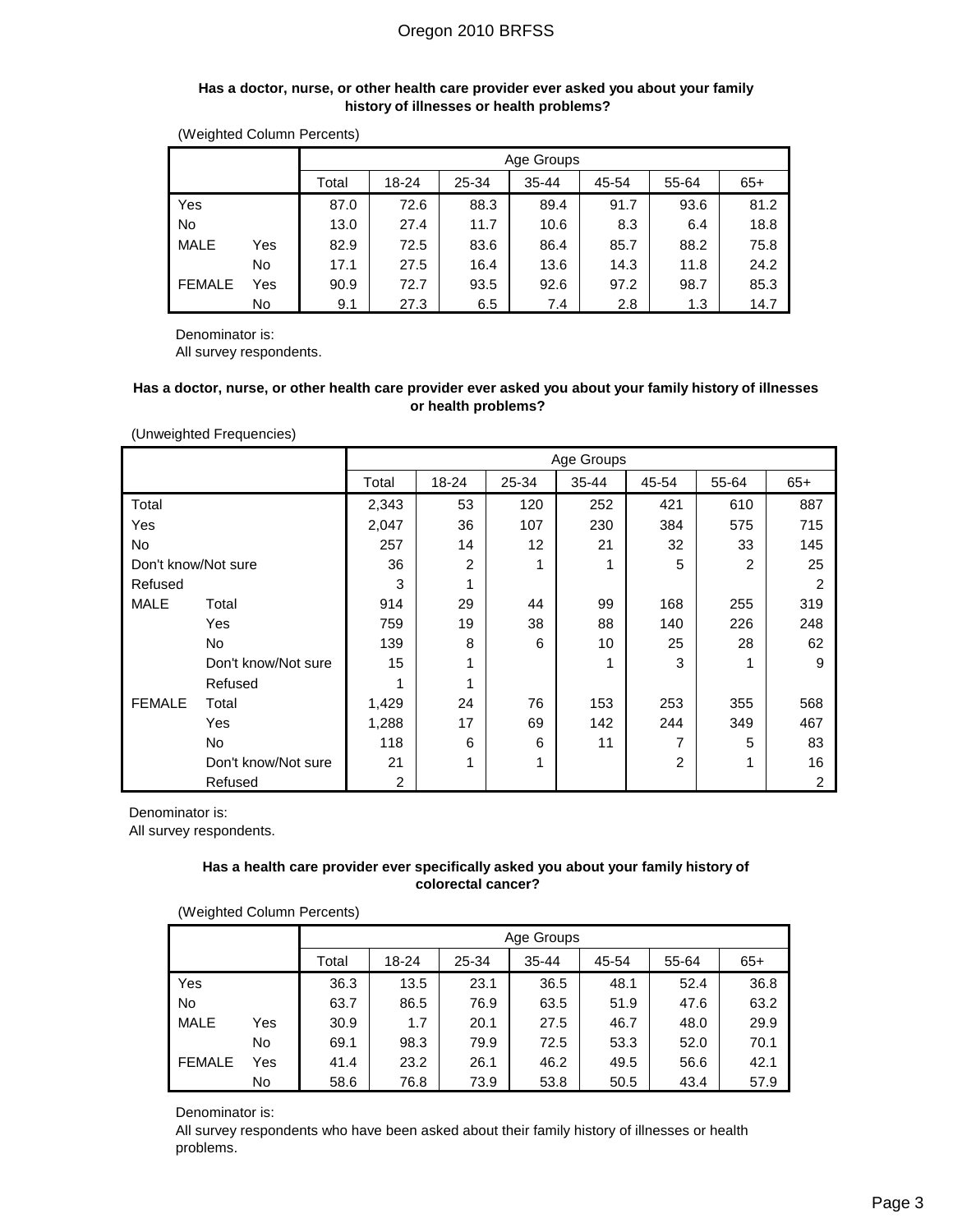|                     |                     |       |       |       | Age Groups |       |       |       |
|---------------------|---------------------|-------|-------|-------|------------|-------|-------|-------|
|                     |                     | Total | 18-24 | 25-34 | 35-44      | 45-54 | 55-64 | $65+$ |
| Total               |                     | 2,341 | 53    | 119   | 252        | 422   | 609   | 886   |
| Yes                 |                     | 946   | 6     | 28    | 96         | 188   | 303   | 325   |
| No                  |                     | 1,222 | 45    | 84    | 134        | 202   | 254   | 503   |
| Don't know/Not sure |                     | 172   | 2     | 7     | 22         | 32    | 51    | 58    |
| Refused             |                     |       |       |       |            |       | 1     |       |
| <b>MALE</b>         | Total               | 914   | 29    | 43    | 99         | 169   | 255   | 319   |
|                     | Yes                 | 325   | 1     | 8     | 31         | 69    | 116   | 100   |
|                     | <b>No</b>           | 534   | 26    | 32    | 60         | 91    | 123   | 202   |
|                     | Don't know/Not sure | 55    | 2     | 3     | 8          | 9     | 16    | 17    |
|                     | Refused             |       |       |       |            |       |       |       |
| <b>FEMALE</b>       | Total               | 1,427 | 24    | 76    | 153        | 253   | 354   | 567   |
|                     | Yes                 | 621   | 5     | 20    | 65         | 119   | 187   | 225   |
|                     | No.                 | 688   | 19    | 52    | 74         | 111   | 131   | 301   |
|                     | Don't know/Not sure | 117   |       | 4     | 14         | 23    | 35    | 41    |
|                     | Refused             |       |       |       |            |       | 1     |       |

## **Has a health care provider ever specifically asked you about your family history of colorectal cancer?**

(Unweighted Frequencies)

Denominator is:

All survey respondents who have been asked about their family history of illnesses or health problems.

### **Has a doctor, nurse, or other health care provider ever discussed the chances of you getting colorectal cancer?**

(Weighted Column Percents)

|               |                                                                 |      | Age Groups |      |      |      |      |      |  |  |
|---------------|-----------------------------------------------------------------|------|------------|------|------|------|------|------|--|--|
|               | 25-34<br>18-24<br>$35 - 44$<br>45-54<br>55-64<br>$65+$<br>Total |      |            |      |      |      |      |      |  |  |
| Yes           |                                                                 | 17.1 | 5.6        | 5.8  | 8.2  | 22.8 | 33.3 | 23.7 |  |  |
| <b>No</b>     |                                                                 | 82.9 | 94.4       | 94.2 | 91.8 | 77.2 | 66.7 | 76.3 |  |  |
| <b>MALE</b>   | Yes                                                             | 16.5 |            | 5.8  | 9.1  | 21.7 | 35.4 | 24.1 |  |  |
|               | No                                                              | 83.5 | 100.0      | 94.2 | 90.9 | 78.3 | 64.6 | 75.9 |  |  |
| <b>FEMALE</b> | Yes                                                             | 17.7 | 10.9       | 5.8  | 7.2  | 23.9 | 31.4 | 23.5 |  |  |
|               | No                                                              | 82.3 | 89.1       | 94.2 | 92.8 | 76.1 | 68.6 | 76.5 |  |  |

Denominator is:

All survey respondents who who did NOT self report having colorectal cancer.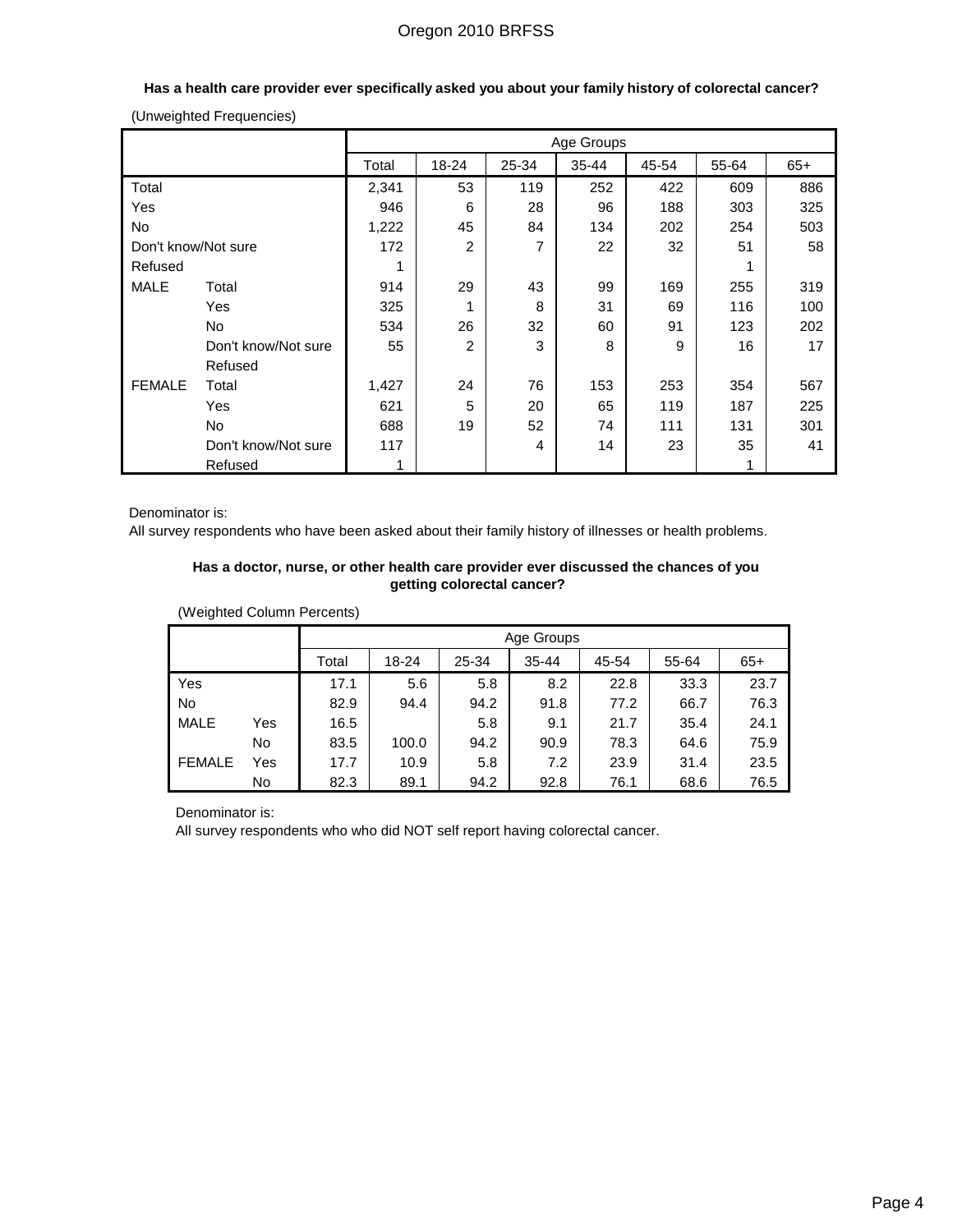### **Has a doctor, nurse, or other health care provider ever discussed the chances of you getting colorectal cancer?**

|                     |                     |       |                |       | Age Groups |       |       |       |
|---------------------|---------------------|-------|----------------|-------|------------|-------|-------|-------|
|                     |                     | Total | 18-24          | 25-34 | $35 - 44$  | 45-54 | 55-64 | $65+$ |
| Total               |                     | 2,314 | 53             | 120   | 252        | 419   | 605   | 865   |
| Yes                 |                     | 527   | 2              | 8     | 24         | 98    | 191   | 204   |
| No                  |                     | 1,721 | 50             | 111   | 226        | 308   | 390   | 636   |
| Don't know/Not sure |                     | 65    | 1              | 1     | 2          | 13    | 24    | 24    |
| Refused             |                     | 1     |                |       |            |       |       |       |
| <b>MALE</b>         | Total               | 902   | 29             | 44    | 99         | 167   | 254   | 309   |
|                     | Yes                 | 214   |                | 3     | 10         | 36    | 84    | 81    |
|                     | No                  | 659   | 29             | 40    | 87         | 126   | 160   | 217   |
|                     | Don't know/Not sure | 29    |                | 1     | 2          | 5     | 10    | 11    |
|                     | Refused             |       |                |       |            |       |       |       |
| <b>FEMALE</b>       | Total               | 1,412 | 24             | 76    | 153        | 252   | 351   | 556   |
|                     | Yes                 | 313   | $\overline{2}$ | 5     | 14         | 62    | 107   | 123   |
|                     | No                  | 1,062 | 21             | 71    | 139        | 182   | 230   | 419   |
|                     | Don't know/Not sure | 36    | 1              |       |            | 8     | 14    | 13    |
|                     | Refused             | 1     |                |       |            |       |       |       |

(Unweighted Frequencies)

Denominator is:

All survey respondents who who did NOT self report having colorectal cancer.

### **Has a health care provider ever recommended changes in your eating habits or physical activity to reduce your chances of getting diseases like colorectal cancer?**

(Weighted Column Percents)

|               |     |       | Age Groups |       |           |       |       |       |
|---------------|-----|-------|------------|-------|-----------|-------|-------|-------|
|               |     | Total | 18-24      | 25-34 | $35 - 44$ | 45-54 | 55-64 | $65+$ |
| Yes           |     | 19.4  | 17.5       | 12.3  | 17.7      | 24.0  | 27.0  | 17.3  |
| No            |     | 80.6  | 82.5       | 87.7  | 82.3      | 76.0  | 73.0  | 82.7  |
| <b>MALE</b>   | Yes | 19.6  | 9.9        | 10.7  | 18.8      | 26.3  | 30.1  | 19.0  |
|               | No. | 80.4  | 90.1       | 89.3  | 81.2      | 73.7  | 69.9  | 81.0  |
| <b>FEMALE</b> | Yes | 19.1  | 24.2       | 14.1  | 16.6      | 21.8  | 24.0  | 15.9  |
|               | No  | 80.9  | 75.8       | 85.9  | 83.4      | 78.2  | 76.0  | 84.1  |

Denominator is: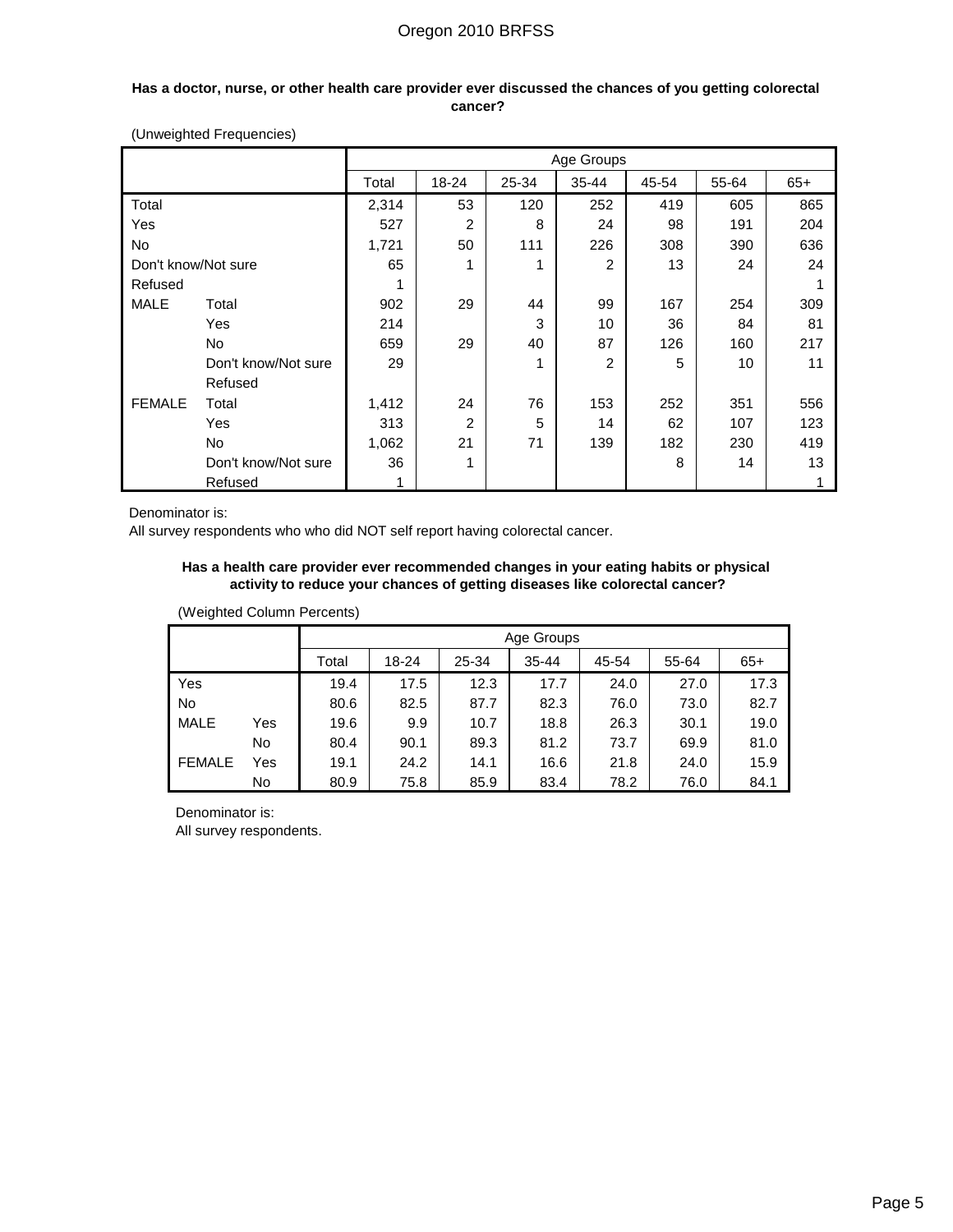#### **Has a health care provider ever recommended changes in your eating habits or physical activity to reduce your chances of getting diseases like colorectal cancer?**

(Unweighted Frequencies)

|                     |                     |       |       |       | Age Groups |       |       |       |
|---------------------|---------------------|-------|-------|-------|------------|-------|-------|-------|
|                     |                     | Total | 18-24 | 25-34 | $35 - 44$  | 45-54 | 55-64 | $65+$ |
| Total               |                     | 2,341 | 53    | 120   | 252        | 422   | 609   | 885   |
| Yes                 |                     | 467   | 7     | 14    | 44         | 101   | 155   | 146   |
| No                  |                     | 1,845 | 46    | 106   | 207        | 313   | 442   | 731   |
| Don't know/Not sure |                     | 29    |       |       |            | 8     | 12    | 8     |
| Refused             |                     |       |       |       |            |       |       |       |
| <b>MALE</b>         | Total               | 915   | 29    | 44    | 99         | 169   | 255   | 319   |
|                     | Yes                 | 198   | 2     | 6     | 19         | 41    | 70    | 60    |
|                     | No                  | 707   | 27    | 38    | 80         | 127   | 180   | 255   |
|                     | Don't know/Not sure | 10    |       |       |            | 1     | 5     | 4     |
|                     | Refused             |       |       |       |            |       |       |       |
| <b>FEMALE</b>       | Total               | 1,426 | 24    | 76    | 153        | 253   | 354   | 566   |
|                     | Yes                 | 269   | 5     | 8     | 25         | 60    | 85    | 86    |
|                     | No                  | 1,138 | 19    | 68    | 127        | 186   | 262   | 476   |
|                     | Don't know/Not sure | 19    |       |       |            | 7     | 7     | 4     |
|                     | Refused             |       |       |       |            |       |       |       |

Denominator is:

All survey respondents.

### **Have you made changes in your eating habits or physical activity to reduce your chances of getting diseases like colorectal cancer?**

(Weighted Column Percents)

|               |     |       | Age Groups |       |           |       |       |       |
|---------------|-----|-------|------------|-------|-----------|-------|-------|-------|
|               |     | Total | 18-24      | 25-34 | $35 - 44$ | 45-54 | 55-64 | $65+$ |
| Yes           |     | 42.8  | 30.9       | 41.5  | 38.3      | 49.4  | 51.2  | 41.4  |
| <b>No</b>     |     | 57.2  | 69.1       | 58.5  | 61.7      | 50.6  | 48.8  | 58.6  |
| <b>MALE</b>   | Yes | 39.3  | 22.1       | 36.4  | 38.5      | 44.4  | 47.6  | 40.7  |
|               | No. | 60.7  | 77.9       | 63.6  | 61.5      | 55.6  | 52.4  | 59.3  |
| <b>FEMALE</b> | Yes | 46.2  | 38.7       | 46.9  | 38.1      | 54.3  | 54.6  | 41.9  |
|               | No  | 53.8  | 61.3       | 53.1  | 61.9      | 45.7  | 45.4  | 58.1  |

Denominator is: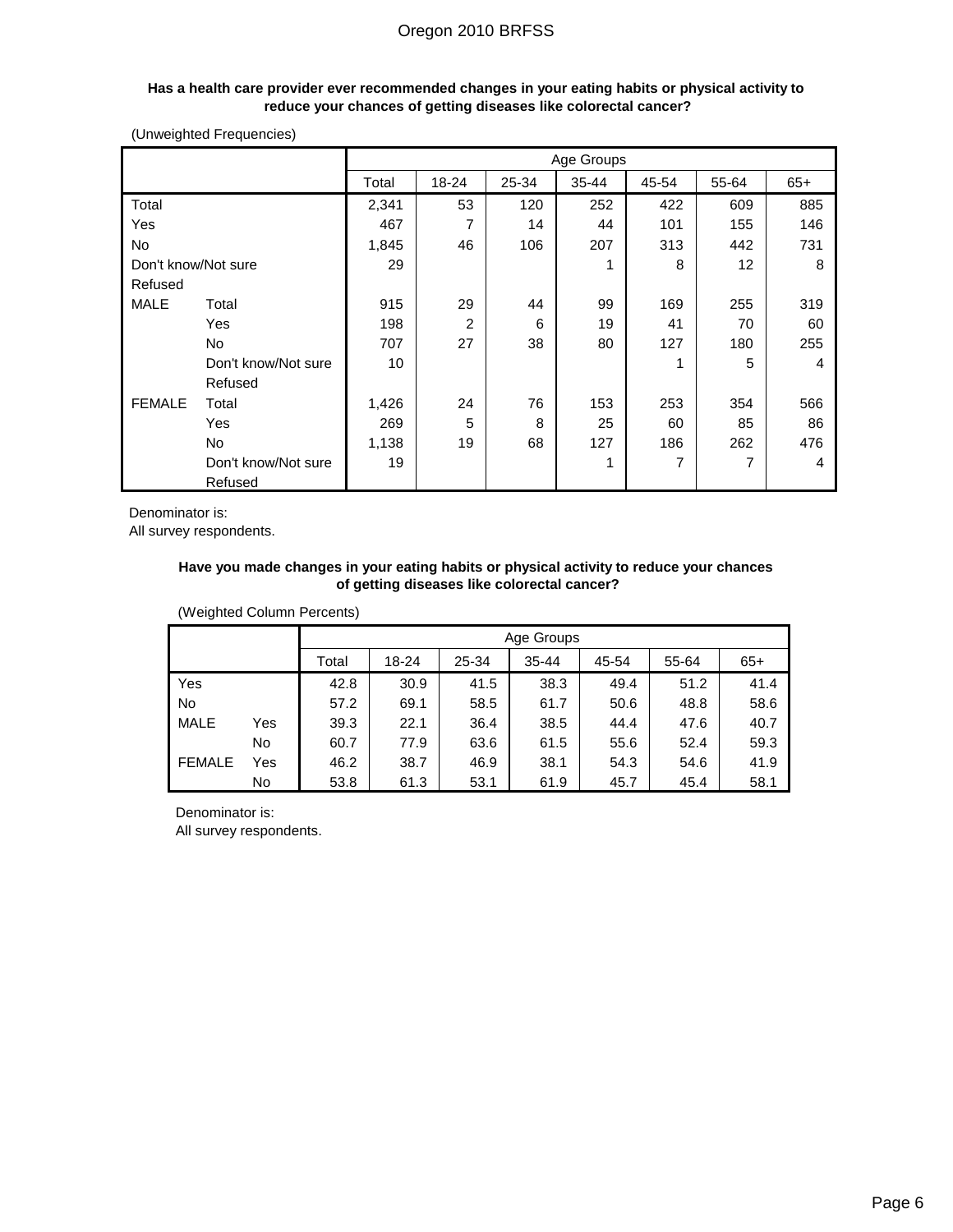#### **Have you made changes in your eating habits or physical activity to reduce your chances of getting diseases like colorectal cancer?**

(Unweighted Frequencies)

|                     |                     |       |       |                | Age Groups |       |       |       |
|---------------------|---------------------|-------|-------|----------------|------------|-------|-------|-------|
|                     |                     | Total | 18-24 | 25-34          | $35 - 44$  | 45-54 | 55-64 | $65+$ |
| Total               |                     | 2,341 | 53    | 120            | 252        | 422   | 609   | 885   |
| Yes                 |                     | 1,052 | 14    | 44             | 101        | 223   | 309   | 361   |
| No                  |                     | 1,231 | 39    | 73             | 148        | 193   | 286   | 492   |
| Don't know/Not sure |                     | 53    |       | 3              | 3          | 5     | 13    | 29    |
| Refused             |                     | 5     |       |                |            | 1     |       | 3     |
| MALE                | Total               | 915   | 29    | 44             | 99         | 169   | 255   | 319   |
|                     | Yes                 | 389   | 6     | 15             | 39         | 81    | 118   | 130   |
|                     | <b>No</b>           | 507   | 23    | 28             | 58         | 88    | 132   | 178   |
|                     | Don't know/Not sure | 19    |       | 1              | 2          |       | 5     | 11    |
|                     | Refused             |       |       |                |            |       |       |       |
| <b>FEMALE</b>       | Total               | 1,426 | 24    | 76             | 153        | 253   | 354   | 566   |
|                     | Yes                 | 663   | 8     | 29             | 62         | 142   | 191   | 231   |
|                     | <b>No</b>           | 724   | 16    | 45             | 90         | 105   | 154   | 314   |
|                     | Don't know/Not sure | 34    |       | $\overline{2}$ |            | 5     | 8     | 18    |
|                     | Refused             | 5     |       |                |            |       |       | 3     |

Denominator is:

All survey respondents.

#### **Thinking of your close BLOOD RELATIVES, DEAD OR ALIVE, that is, your parents, brothers, sisters, or children, how many of them have been diagnosed with colorectal cancer by a health care provider?**

(Weighted Column Percents)

|               |             |       |       |       | Age Groups |       |       |       |
|---------------|-------------|-------|-------|-------|------------|-------|-------|-------|
|               |             | Total | 18-24 | 25-34 | $35 - 44$  | 45-54 | 55-64 | $65+$ |
| One or more   |             | 7.5   | 2.0   | 2.2   | 7.3        | 10.5  | 10.6  | 10.4  |
| None          |             | 92.5  | 98.0  | 97.8  | 92.7       | 89.5  | 89.4  | 89.6  |
| <b>MALE</b>   | One or more | 6.2   | 4.2   |       | 5.3        | 10.4  | 8.2   | 9.0   |
|               | None        | 93.8  | 95.8  | 100.0 | 94.7       | 89.6  | 91.8  | 91.0  |
| <b>FEMALE</b> | One or more | 8.8   |       | 4.8   | 9.6        | 10.7  | 12.7  | 11.5  |
|               | None        | 91.2  | 100.0 | 95.2  | 90.4       | 89.3  | 87.3  | 88.5  |

Denominator is: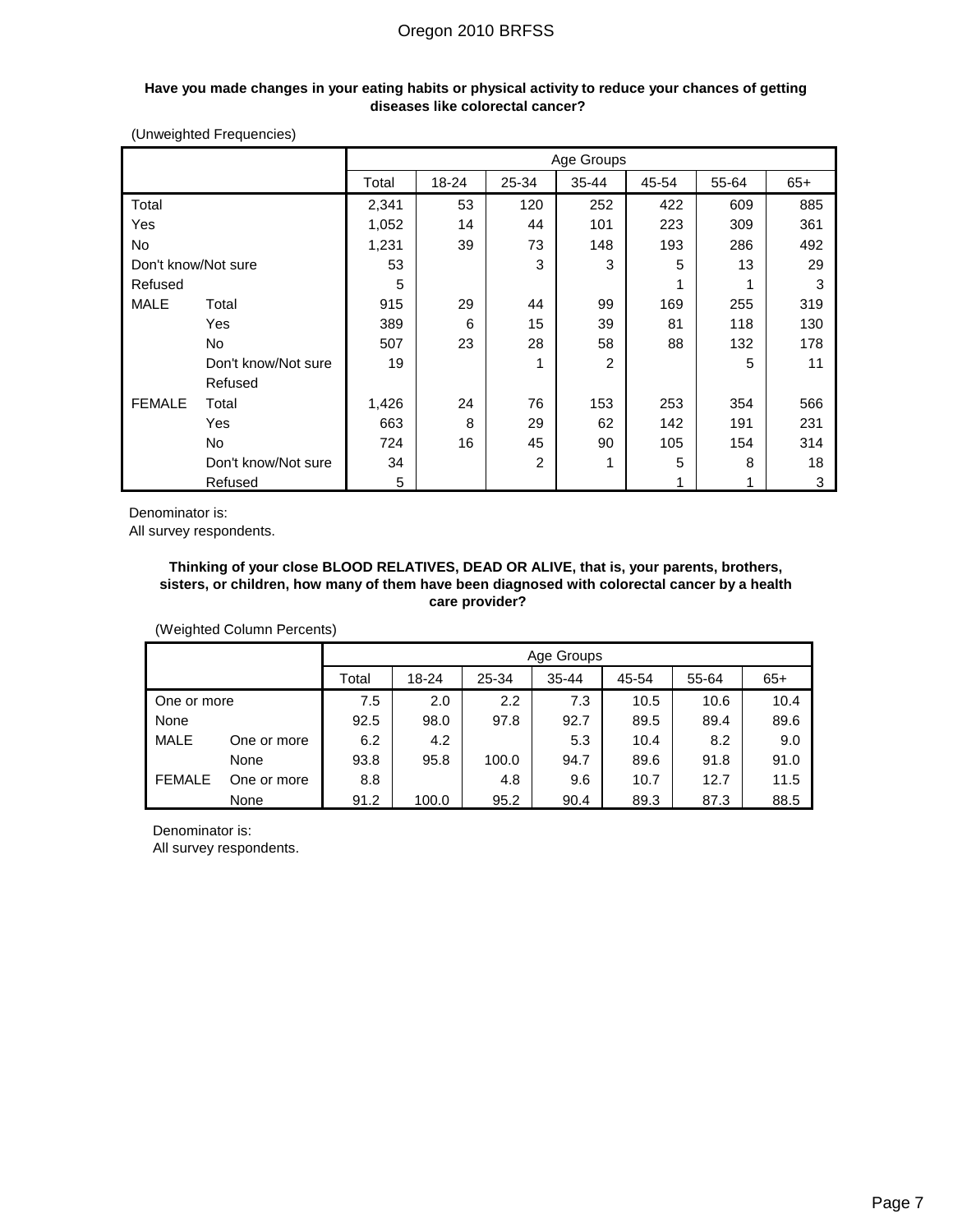### **Thinking of your close BLOOD RELATIVES, DEAD OR ALIVE, that is, your parents, brothers, sisters, or children, how many of them have been diagnosed with colorectal cancer by a health care provider?**

|               |             |       | Age Groups |       |           |                |       |       |
|---------------|-------------|-------|------------|-------|-----------|----------------|-------|-------|
|               |             | Total | 18-24      | 25-34 | $35 - 44$ | 45-54          | 55-64 | $65+$ |
| Total         |             | 2,340 | 53         | 120   | 252       | 422            | 609   | 884   |
| One or more   |             | 212   | 1          | 4     | 15        | 43             | 59    | 90    |
| None          |             | 2,078 | 52         | 115   | 231       | 372            | 539   | 769   |
| Don't Know    |             | 49    |            | 1     | 6         | 6              | 11    | 25    |
| Refused       |             |       |            |       |           |                |       |       |
| <b>MALE</b>   | Total       | 915   | 29         | 44    | 99        | 169            | 255   | 319   |
|               | One or more | 70    | 1          |       | 4         | 16             | 21    | 28    |
|               | None        | 821   | 28         | 44    | 92        | 151            | 226   | 280   |
|               | Don't Know  | 24    |            |       | 3         | $\overline{2}$ | 8     | 11    |
|               | Refused     |       |            |       |           |                |       |       |
| <b>FEMALE</b> | Total       | 1,425 | 24         | 76    | 153       | 253            | 354   | 565   |
|               | One or more | 142   |            | 4     | 11        | 27             | 38    | 62    |
|               | None        | 1,257 | 24         | 71    | 139       | 221            | 313   | 489   |
|               | Don't Know  | 25    |            | 1     | 3         | 4              | 3     | 14    |
|               | Refused     | 1     |            |       |           |                |       |       |

(Unweighted Frequencies)

Denominator is:

All survey respondents.

#### **Which of your close blood relatives were diagnosed with colorectal cancer?**

(Weighted Column Percents)

| Father                  |                         | 39.6          |
|-------------------------|-------------------------|---------------|
| Mother                  | 28.0                    |               |
| Brother (or brothers)   |                         | 10.5          |
| Sister (or sisters)     |                         | 16.5          |
| Son (or sons)           |                         | $\mathcal{A}$ |
| Daughter (or daughters) |                         | .2            |
| None                    |                         | 10.7          |
| MALE                    | Father                  | 43.1          |
|                         | Mother                  | 23.5          |
|                         | Brother (or brothers)   | 8.8           |
|                         | Sister (or sisters)     | 16.6          |
|                         | Son (or sons)           | .6            |
|                         | Daughter (or daughters) |               |
|                         | None                    | 8.8           |
| <b>FEMALE</b>           | Father                  | 37.3          |
|                         | Mother                  | 31.1          |
|                         | Brother (or brothers)   | 11.7          |
|                         | Sister (or sisters)     | 16.4          |
|                         | Son (or sons)           | .3            |
|                         | Daughter (or daughters) | .3            |
|                         | None                    | 11.9          |

Denominator is: All survey respondents who said they have close blood relatives who were diagnosed with colorectal cancer by a healthcare provider.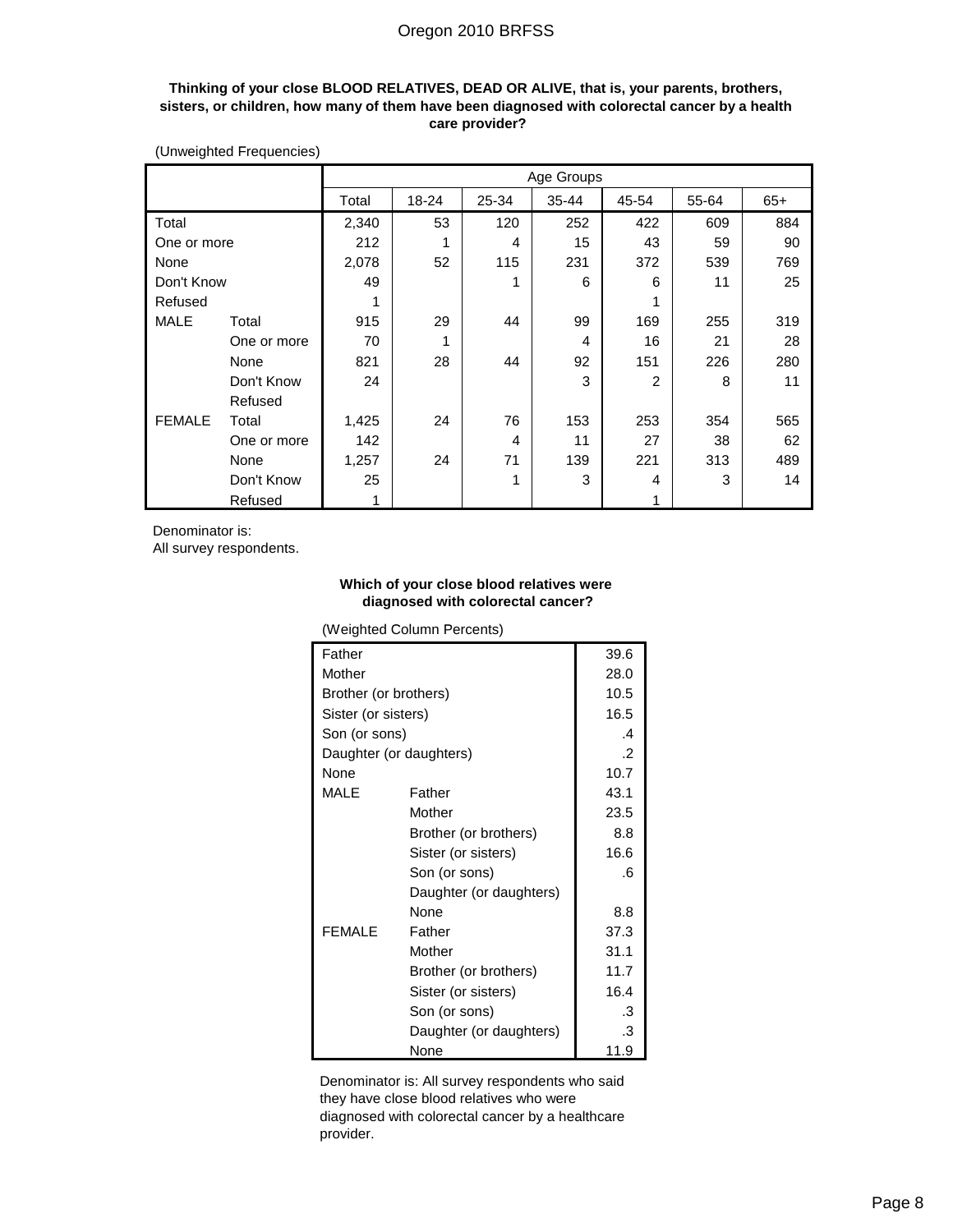### **Which of your close blood relatives were diagnosed with colorectal cancer?**

(Unweighted Frequencies)

| Total                 |                         | 213 |
|-----------------------|-------------------------|-----|
| Father                |                         | 83  |
| Mother                | 61                      |     |
| Brother (or brothers) |                         | 27  |
| Sister (or sisters)   |                         | 34  |
| Son (or sons)         |                         | 2   |
|                       | Daughter (or daughters) | 1   |
| Don't know/Not sure   |                         | 4   |
| None                  |                         | 13  |
| Refused               |                         |     |
| <b>MALE</b>           | Total                   | 70  |
|                       | Father                  | 30  |
|                       | Mother                  | 15  |
|                       | Brother (or brothers)   | 12  |
|                       | Sister (or sisters)     | 9   |
|                       | Son (or sons)           | 1   |
|                       | Daughter (or daughters) |     |
|                       | Don't know/Not sure     | 1   |
|                       | <b>None</b>             | 4   |
|                       | Refused                 |     |
| <b>FEMALE</b>         | Total                   | 143 |
|                       | Father                  | 53  |
|                       | Mother                  | 46  |
|                       | Brother (or brothers)   | 15  |
|                       | Sister (or sisters)     | 25  |
|                       | Son (or sons)           | 1   |
|                       | Daughter (or daughters) | 1   |
|                       | Don't know/Not sure     | 3   |
|                       | None                    | 9   |
|                       | Refused                 |     |

Denominator is: All survey respondents who said they have close blood relatives who were diagnosed with colorectal cancer by a healthcare provider.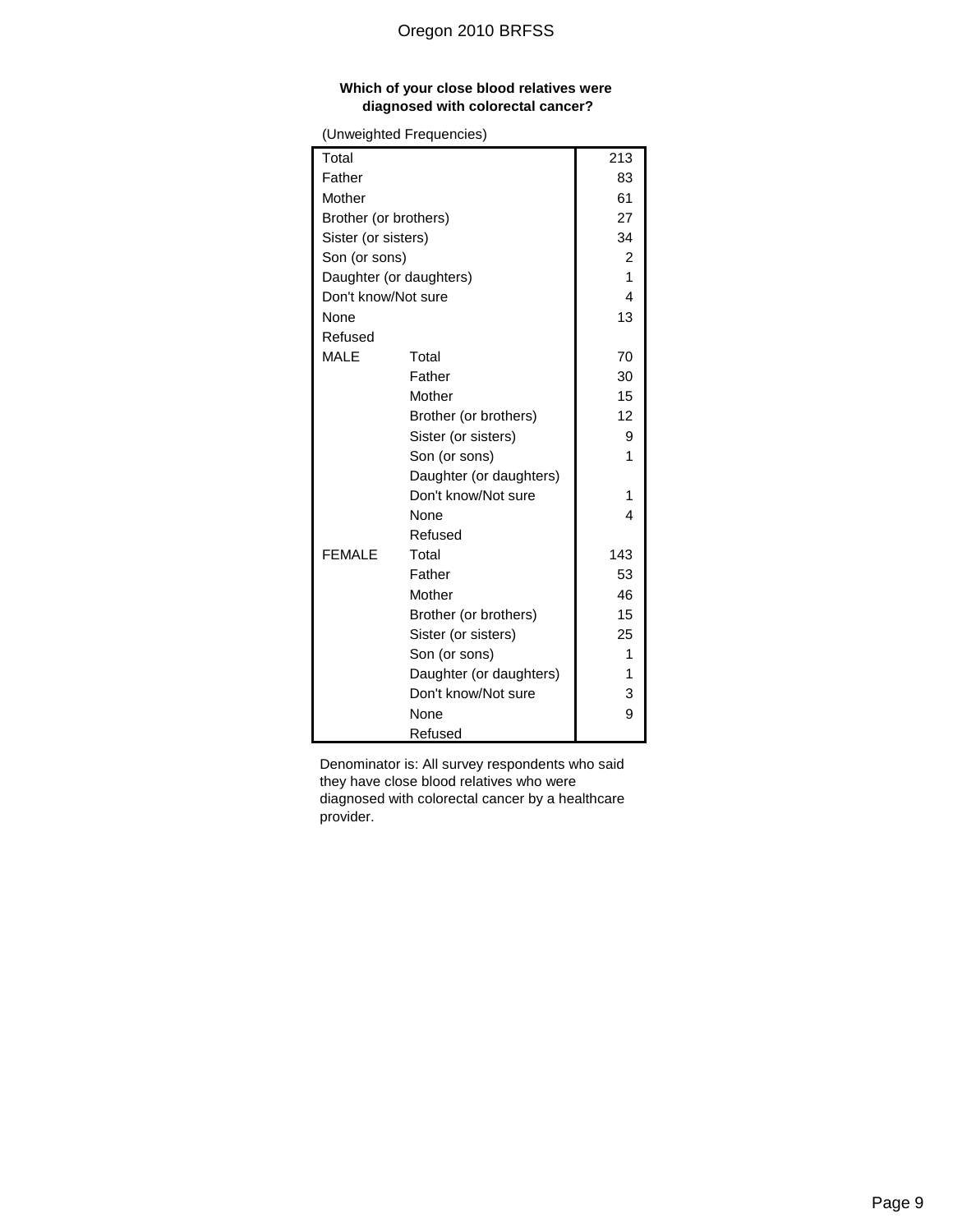#### **How many of your close blood relatives (dead or alive) were diagnosed with colorectal cancer before the age of 60?**

(Weighted Column Percents)

| One             |                 | 35.3 |
|-----------------|-----------------|------|
| Two             |                 | 5.2  |
| Three           |                 | .7   |
| More than three |                 |      |
| None            |                 | 58.8 |
| MALE            | One             | 32.1 |
|                 | Two             | 2.8  |
|                 | Three           | .7   |
|                 | More than three |      |
|                 | None            | 64.4 |
| <b>FEMALE</b>   | One             | 37.6 |
|                 | Two             | 6.9  |
|                 | Three           | .8   |
|                 | More than three |      |
|                 | None            | 54.7 |

Denominator is: All survey respondents who said they have close blood relatives who were diagnosed with colorectal cancer by a healthcare provider.

## **How many of your close blood relatives (dead or alive) were diagnosed with colorectal cancer before the age of 60?**

(Unweighted Frequencies)

| Total               |                     | 213            |
|---------------------|---------------------|----------------|
| One                 |                     | 66             |
| Two                 |                     | 8              |
| <b>Three</b>        |                     | $\overline{2}$ |
| More than three     |                     |                |
| Don't know/Not sure |                     | 6              |
| None                |                     | 131            |
| Refused             |                     |                |
| <b>MALE</b>         | Total               | 70             |
|                     | One                 | 19             |
|                     | Two                 | 3              |
|                     | Three               | 1              |
|                     | More than three     |                |
|                     | Don't know/Not sure | 1              |
|                     | None                | 46             |
|                     | Refused             |                |
| <b>FEMALE</b>       | Total               | 143            |
|                     | One                 | 47             |
|                     | Two                 | 5              |
|                     | Three               | 1              |
|                     | More than three     |                |
|                     | Don't know/Not sure | 5              |
|                     | None                | 85             |
|                     | Refused             |                |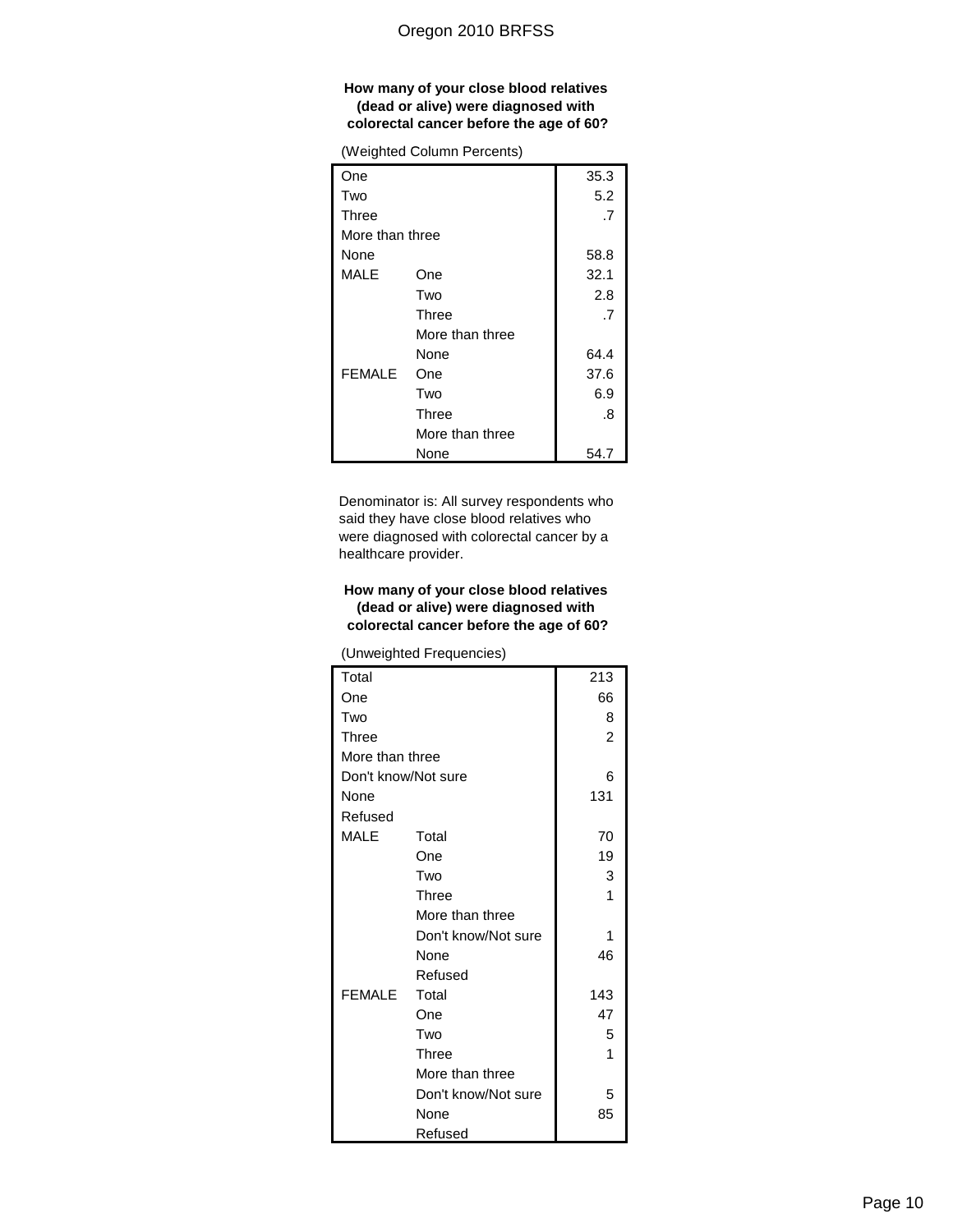Denominator is: All survey respondents who said they have close blood relatives who were diagnosed with colorectal cancer by a healthcare provider.

### **How many of your close blood relatives (dead or alive) were diagnosed with colorectal cancer before the age of 50?**

(Weighted Column Percents)

| One             |                 | 16.6 |
|-----------------|-----------------|------|
| Two             |                 | 1.3  |
| Three           |                 | .5   |
| More than three |                 |      |
| None            |                 | 81.7 |
| <b>MALE</b>     | One             | 17.8 |
|                 | Two             | 2.1  |
|                 | Three           |      |
|                 | More than three |      |
|                 | None            | 80.1 |
| <b>FEMALE</b>   | One             | 15.6 |
|                 | Two             | .7   |
|                 | <b>Three</b>    | .8   |
|                 | More than three |      |
|                 | None            | 82.9 |

Denominator is: All survey respondents who said they have close blood relatives who were diagnosed with colorectal cancer by a healthcare provider.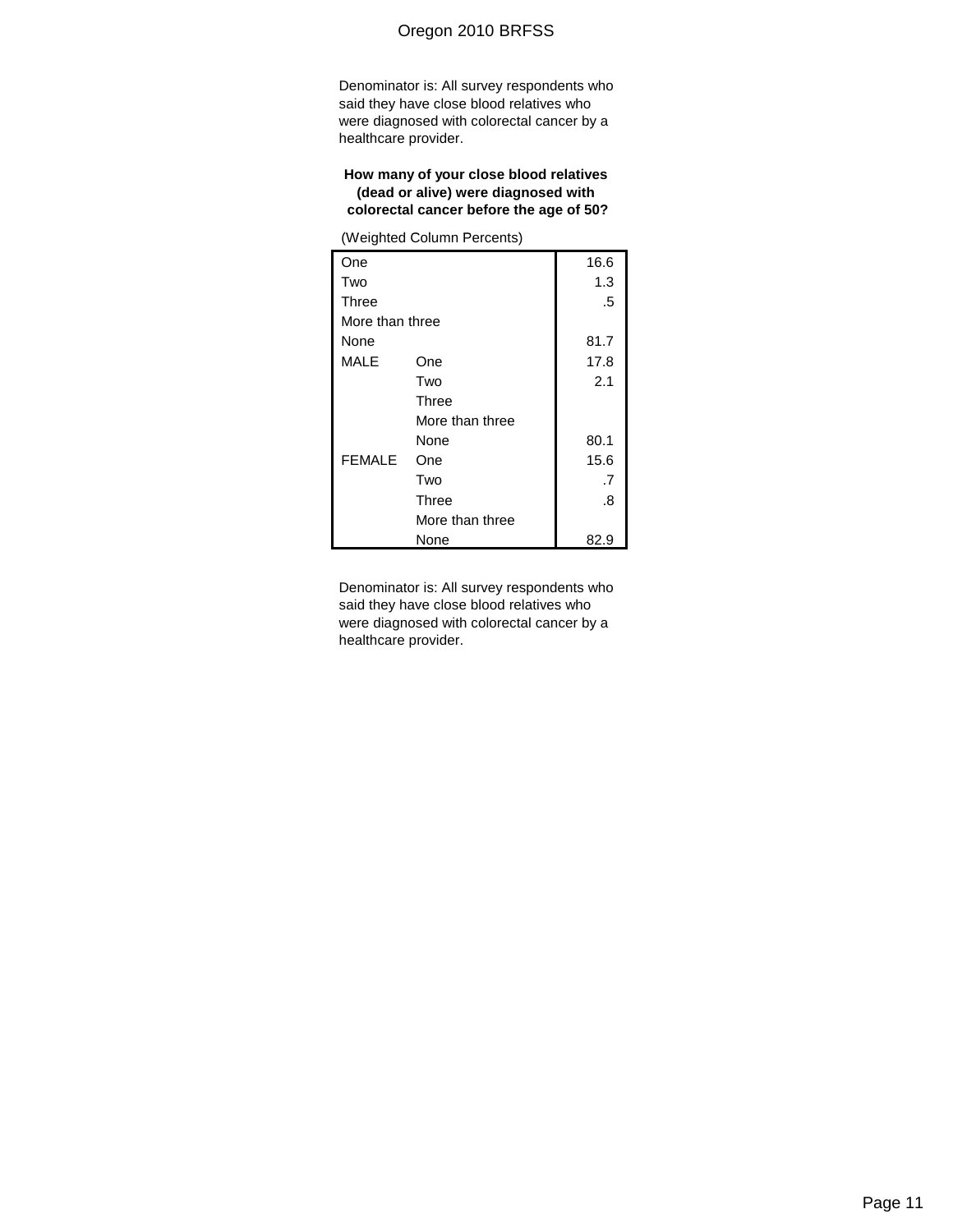### **How many of your close blood relatives (dead or alive) were diagnosed with colorectal cancer before the age of 50?**

(Unweighted Frequencies)

|                     | (Uliweighted Fieddelicies) |                |
|---------------------|----------------------------|----------------|
| Total               |                            | 207            |
| One                 |                            | 25             |
| Two                 |                            | 3              |
| <b>Three</b>        |                            | 1              |
| More than three     |                            |                |
| Don't know/Not sure |                            | 4              |
| None                |                            | 174            |
| Refused             |                            |                |
| MALE                | Total                      | 69             |
|                     | One                        | 8              |
|                     | Two                        | $\overline{2}$ |
|                     | Three                      |                |
|                     | More than three            |                |
|                     | Don't know/Not sure        |                |
|                     | None                       | 59             |
|                     | Refused                    |                |
| <b>FEMALE</b>       | Total                      | 138            |
|                     | One                        | 17             |
|                     | Two                        | 1              |
|                     | Three                      | 1              |
|                     | More than three            |                |
|                     | Don't know/Not sure        | 4              |
|                     | None                       | 115            |
|                     | Refused                    |                |

Denominator is: All survey respondents who said they have close blood relatives who were diagnosed with colorectal cancer by a healthcare provider.

### **Have you EVER HEARD of genetic testing for colorectal cancer?**

(Weighted Column Percents)

|               |     | Age Groups |       |       |           |       |       |       |  |  |
|---------------|-----|------------|-------|-------|-----------|-------|-------|-------|--|--|
|               |     | Total      | 18-24 | 25-34 | $35 - 44$ | 45-54 | 55-64 | $65+$ |  |  |
| Yes           |     | 24.9       | 8.6   | 18.8  | 27.9      | 30.0  | 32.2  | 26.9  |  |  |
| <b>No</b>     |     | 75.1       | 91.4  | 81.2  | 72.1      | 70.0  | 67.8  | 73.1  |  |  |
| <b>MALE</b>   | Yes | 24.4       | 1.5   | 22.9  | 30.5      | 28.0  | 30.4  | 24.8  |  |  |
|               | No  | 75.6       | 98.5  | 77.1  | 69.5      | 72.0  | 69.6  | 75.2  |  |  |
| <b>FEMALE</b> | Yes | 25.4       | 14.8  | 14.4  | 25.1      | 31.9  | 33.9  | 28.5  |  |  |
|               | No  | 74.6       | 85.2  | 85.6  | 74.9      | 68.1  | 66.1  | 71.5  |  |  |

Denominator is: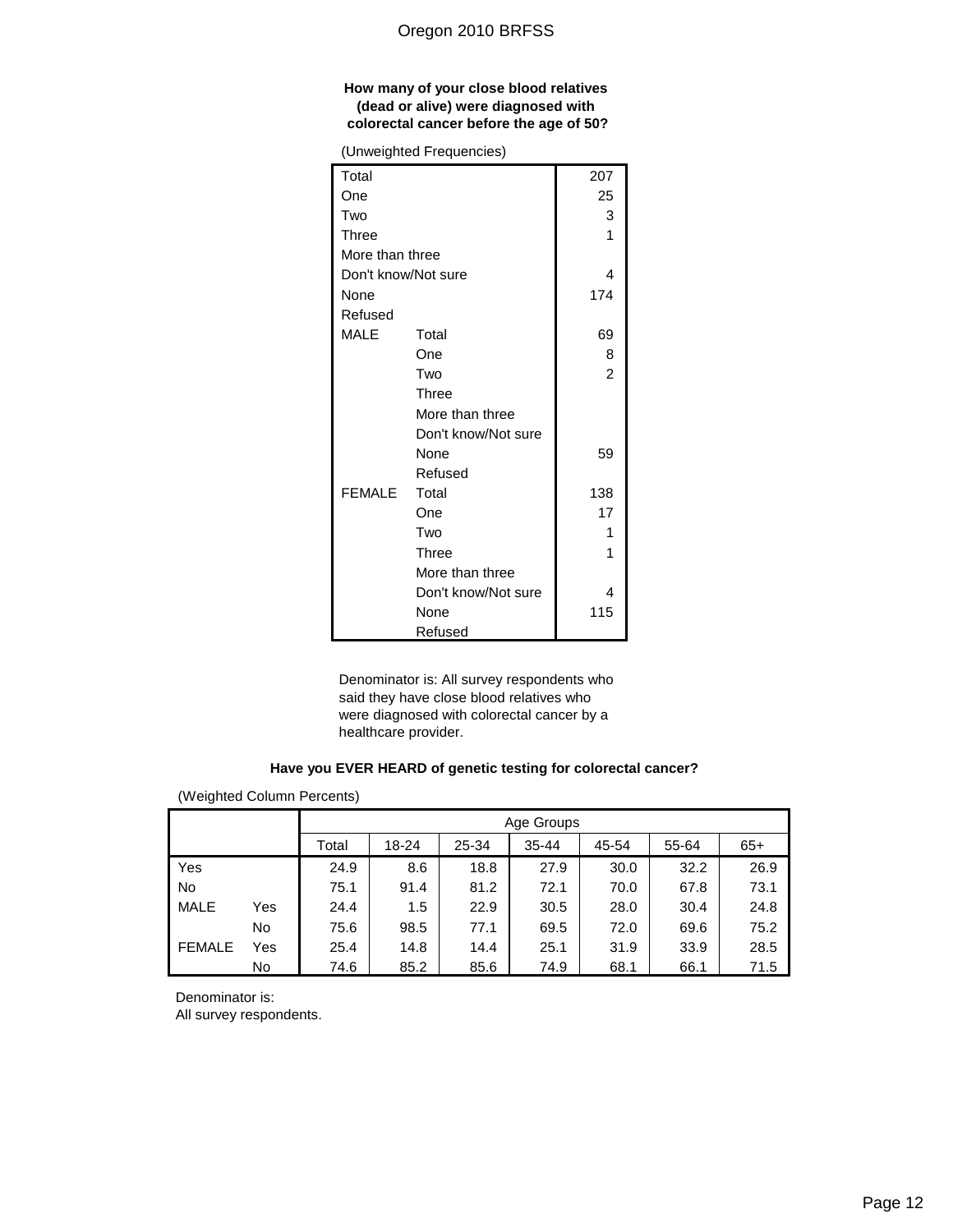## **Have you EVER HEARD of genetic testing for colorectal cancer?**

(Unweighted Frequencies)

|                     |                     |       |       |       | Age Groups |       |       |       |
|---------------------|---------------------|-------|-------|-------|------------|-------|-------|-------|
|                     |                     | Total | 18-24 | 25-34 | 35-44      | 45-54 | 55-64 | $65+$ |
| Total               |                     | 2,333 | 53    | 120   | 252        | 419   | 608   | 881   |
| Yes                 |                     | 675   | 4     | 24    | 74         | 129   | 198   | 246   |
| No                  |                     | 1,618 | 49    | 95    | 177        | 281   | 396   | 620   |
| Don't know/Not sure |                     | 39    |       | 1     |            | 9     | 13    | 15    |
| Refused             |                     |       |       |       |            |       |       |       |
| MALE                | Total               | 911   | 29    | 44    | 99         | 168   | 255   | 316   |
|                     | Yes                 | 259   | 1     | 10    | 35         | 51    | 79    | 83    |
|                     | No.                 | 640   | 28    | 34    | 64         | 115   | 173   | 226   |
|                     | Don't know/Not sure | 11    |       |       |            | 2     | 2     |       |
|                     | Refused             |       |       |       |            |       |       |       |
| <b>FEMALE</b>       | Total               | 1,422 | 24    | 76    | 153        | 251   | 353   | 565   |
|                     | Yes                 | 416   | 3     | 14    | 39         | 78    | 119   | 163   |
|                     | No                  | 978   | 21    | 61    | 113        | 166   | 223   | 394   |
|                     | Don't know/Not sure | 28    |       | 1     | 1          | 7     | 11    | 8     |
|                     | Refused             |       |       |       |            |       |       |       |

Denominator is:

All survey respondents.

### **How interested are you in having a genetic test that could tell you about your chance of developing a disease?**

(Weighted Column Percents)

|                       |                         |       |           |       | Age Groups |       |       |       |
|-----------------------|-------------------------|-------|-----------|-------|------------|-------|-------|-------|
|                       |                         | Total | $18 - 24$ | 25-34 | $35 - 44$  | 45-54 | 55-64 | $65+$ |
| Very interested       |                         | 16.6  | 20.9      | 12.7  | 21.4       | 19.7  | 14.8  | 11.8  |
| Somewhat interested   |                         | 32.4  | 35.3      | 36.0  | 37.3       | 34.0  | 33.9  | 19.3  |
|                       | Not very interested, or | 25.9  | 26.1      | 33.9  | 19.2       | 25.2  | 22.5  | 28.2  |
| Not at all interested |                         | 25.1  | 17.7      | 17.5  | 22.2       | 21.1  | 28.9  | 40.7  |
| MALE                  | Very interested         | 13.3  | 12.4      | 6.6   | 19.2       | 15.9  | 13.4  | 11.9  |
|                       | Somewhat interested     | 33.3  | 25.0      | 34.8  | 42.7       | 38.4  | 33.2  | 20.8  |
|                       | Not very interested, or | 27.7  | 34.4      | 40.7  | 15.7       | 28.0  | 21.8  | 27.4  |
|                       | Not at all interested   | 25.7  | 28.1      | 17.9  | 22.4       | 17.8  | 31.7  | 39.9  |
| <b>FEMALE</b>         | Very interested         | 19.8  | 28.2      | 19.2  | 23.8       | 23.4  | 16.1  | 11.6  |
|                       | Somewhat interested     | 31.5  | 44.4      | 37.2  | 31.3       | 29.9  | 34.6  | 18.1  |
|                       | Not very interested, or | 24.2  | 18.7      | 26.5  | 23.0       | 22.5  | 23.1  | 28.9  |
|                       | Not at all interested   | 24.6  | 8.7       | 17.1  | 21.9       | 24.2  | 26.2  | 41.3  |

Denominator is: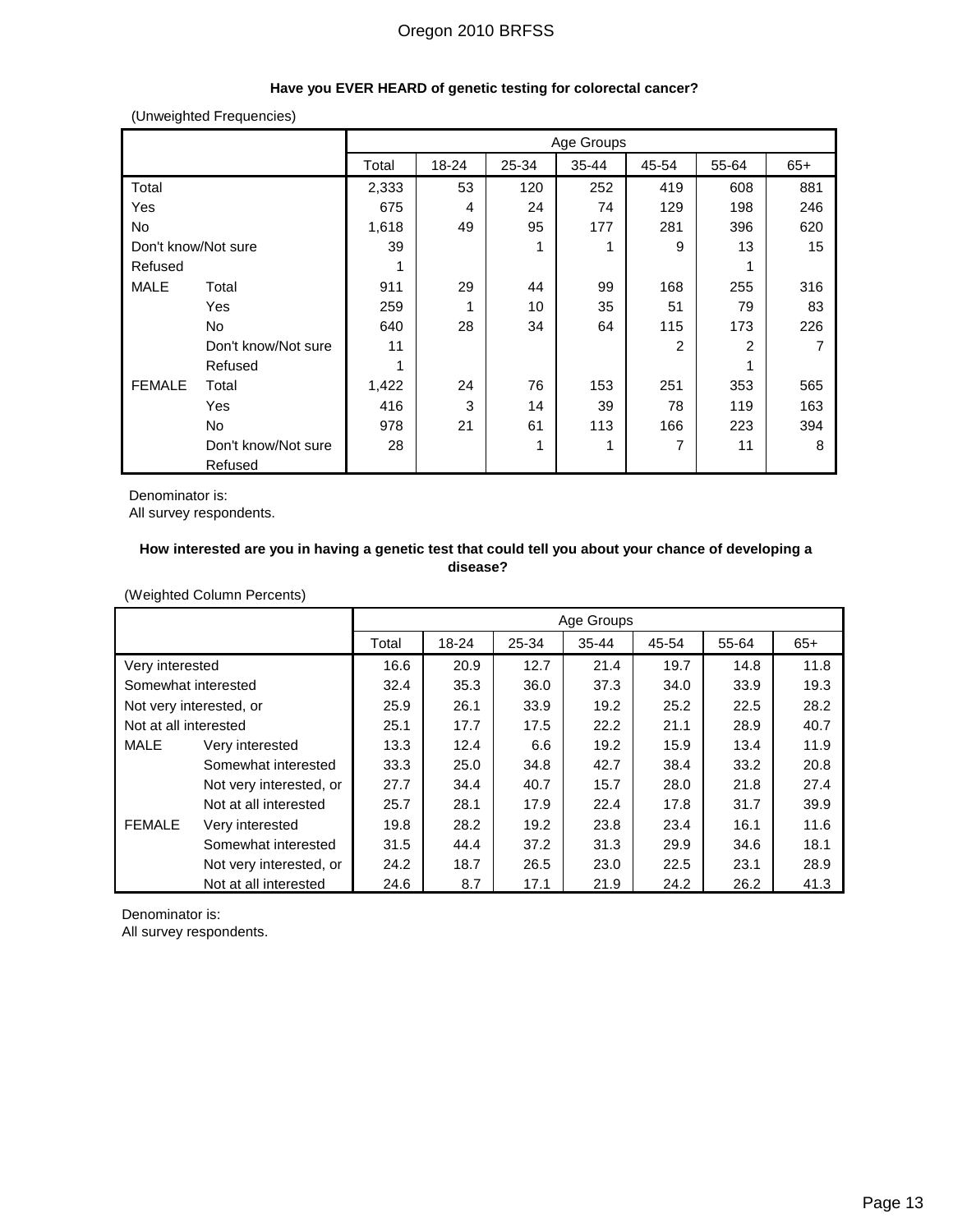### **How interested are you in having a genetic test that could tell you about your chance of developing a disease?**

### (Unweighted Frequencies)

|                       |                         |                |                |       | Age Groups |       |                |                |
|-----------------------|-------------------------|----------------|----------------|-------|------------|-------|----------------|----------------|
|                       |                         | Total          | 18-24          | 25-34 | $35 - 44$  | 45-54 | 55-64          | $65+$          |
| Total                 |                         | 2,328          | 53             | 119   | 252        | 418   | 607            | 879            |
| Very interested       |                         | 348            | 11             | 15    | 49         | 88    | 85             | 100            |
| Somewhat interested   |                         | 658            | 19             | 43    | 90         | 133   | 193            | 180            |
|                       | Not very interested, or | 604            | 13             | 36    | 61         | 107   | 146            | 241            |
| Not at all interested |                         | 706            | 10             | 25    | 51         | 88    | 180            | 352            |
| Don't know/Not sure   |                         | 9              |                |       | 1          |       | $\overline{2}$ | 6              |
| Refused               |                         | 3              |                |       |            | 2     | 1              |                |
| <b>MALE</b>           | Total                   | 909            | 29             | 44    | 99         | 167   | 255            | 315            |
|                       | Very interested         | 122            | 4              | 4     | 16         | 28    | 32             | 38             |
|                       | Somewhat interested     | 273            | 8              | 15    | 41         | 55    | 86             | 68             |
|                       | Not very interested, or | 242            | 9              | 17    | 20         | 53    | 58             | 85             |
|                       | Not at all interested   | 267            | 8              | 8     | 22         | 30    | 77             | 122            |
|                       | Don't know/Not sure     | 4              |                |       |            |       | $\overline{2}$ | $\overline{2}$ |
|                       | Refused                 |                |                |       |            | 1     |                |                |
| <b>FEMALE</b>         | Total                   | 1,419          | 24             | 75    | 153        | 251   | 352            | 564            |
|                       | Very interested         | 226            | 7              | 11    | 33         | 60    | 53             | 62             |
|                       | Somewhat interested     | 385            | 11             | 28    | 49         | 78    | 107            | 112            |
|                       | Not very interested, or | 362            | 4              | 19    | 41         | 54    | 88             | 156            |
|                       | Not at all interested   | 439            | $\overline{2}$ | 17    | 29         | 58    | 103            | 230            |
|                       | Don't know/Not sure     | 5              |                |       | 1          |       |                | 4              |
|                       | Refused                 | $\overline{2}$ |                |       |            | 1     |                |                |

Denominator is:

All survey respondents.

### **How concerned are you that life insurance companies might use genetic test results to determine life insurance coverage and costs?**

### (Weighted Column Percents)

|                      |                        |       |           |       | Age Groups |       |       |       |
|----------------------|------------------------|-------|-----------|-------|------------|-------|-------|-------|
|                      |                        | Total | $18 - 24$ | 25-34 | $35 - 44$  | 45-54 | 55-64 | $65+$ |
| Very concerned       |                        | 38.8  | 20.1      | 34.7  | 52.8       | 47.1  | 44.9  | 27.0  |
| Somewhat concerned   |                        | 30.3  | 40.8      | 33.2  | 27.3       | 30.7  | 27.9  | 25.3  |
|                      | Not very concerned, or | 15.7  | 17.3      | 21.4  | 14.3       | 9.7   | 12.8  | 19.6  |
| Not at all concerned |                        | 15.2  | 21.8      | 10.7  | 5.6        | 12.5  | 14.4  | 28.1  |
| <b>MALE</b>          | Very concerned         | 35.2  | 12.5      | 37.0  | 42.0       | 41.1  | 42.6  | 26.8  |
|                      | Somewhat concerned     | 29.9  | 41.6      | 31.2  | 29.4       | 32.5  | 25.9  | 21.7  |
|                      | Not very concerned, or | 16.7  | 15.2      | 20.7  | 19.5       | 12.7  | 11.9  | 19.7  |
|                      | Not at all concerned   | 18.2  | 30.7      | 11.1  | 9.1        | 13.7  | 19.6  | 31.8  |
| <b>FEMALE</b>        | Very concerned         | 42.1  | 26.7      | 32.2  | 64.6       | 52.9  | 47.1  | 27.1  |
|                      | Somewhat concerned     | 30.7  | 40.1      | 35.4  | 24.9       | 28.9  | 29.8  | 28.2  |
|                      | Not very concerned, or | 14.8  | 19.1      | 22.1  | 8.6        | 6.9   | 13.6  | 19.5  |
|                      | Not at all concerned   | 12.4  | 14.1      | 10.3  | 1.9        | 11.3  | 9.5   | 25.2  |

Denominator is: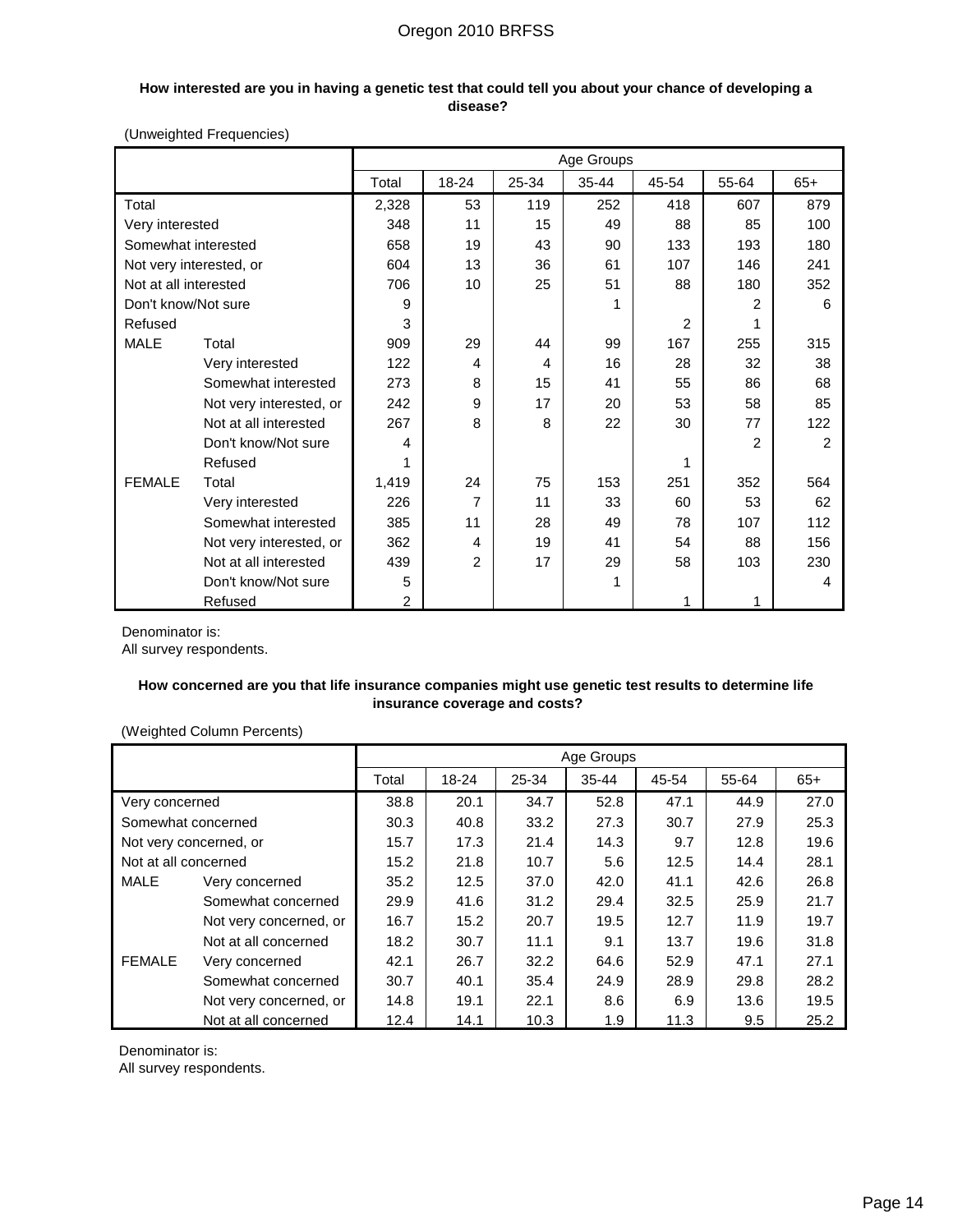#### **How concerned are you that life insurance companies might use genetic test results to determine life insurance coverage and costs?**

(Unweighted Frequencies)

|                      |                        |                |       |       | Age Groups |       |       |       |
|----------------------|------------------------|----------------|-------|-------|------------|-------|-------|-------|
|                      |                        | Total          | 18-24 | 25-34 | 35-44      | 45-54 | 55-64 | $65+$ |
| Total                |                        | 2,326          | 53    | 119   | 252        | 418   | 606   | 878   |
| Very concerned       |                        | 896            | 10    | 40    | 131        | 212   | 271   | 232   |
| Somewhat concerned   |                        | 655            | 22    | 45    | 81         | 119   | 174   | 214   |
|                      | Not very concerned, or | 346            | 11    | 21    | 28         | 43    | 75    | 168   |
| Not at all concerned |                        | 398            | 10    | 12    | 11         | 43    | 82    | 240   |
| Don't know/Not sure  |                        | 25             |       | 1     | 1          |       | 4     | 18    |
| Refused              |                        | 6              |       |       |            |       |       | 6     |
| <b>MALE</b>          | Total                  | 907            | 29    | 44    | 99         | 167   | 254   | 314   |
|                      | Very concerned         | 328            | 3     | 17    | 45         | 75    | 106   | 82    |
|                      | Somewhat concerned     | 251            | 13    | 15    | 32         | 51    | 71    | 69    |
|                      | Not very concerned, or | 142            | 6     | 7     | 14         | 22    | 31    | 62    |
|                      | Not at all concerned   | 179            | 7     | 4     | 8          | 19    | 45    | 96    |
|                      | Don't know/Not sure    | 5              |       | 1     |            |       |       | 3     |
|                      | Refused                | $\overline{2}$ |       |       |            |       |       | 2     |
| <b>FEMALE</b>        | Total                  | 1,419          | 24    | 75    | 153        | 251   | 352   | 564   |
|                      | Very concerned         | 568            | 7     | 23    | 86         | 137   | 165   | 150   |
|                      | Somewhat concerned     | 404            | 9     | 30    | 49         | 68    | 103   | 145   |
|                      | Not very concerned, or | 204            | 5     | 14    | 14         | 21    | 44    | 106   |
|                      | Not at all concerned   | 219            | 3     | 8     | 3          | 24    | 37    | 144   |
|                      | Don't know/Not sure    | 20             |       |       | 1          | 1     | 3     | 15    |
|                      | Refused                | 4              |       |       |            |       |       | 4     |

Denominator is:

All survey respondents.

### **How important do you think it is to have laws that prevent genetic test results from being used to determine life insurance coverage and costs?**

(Weighted Column Percents)

|                      |                      |       |       |       | Age Groups |       |       |       |
|----------------------|----------------------|-------|-------|-------|------------|-------|-------|-------|
|                      |                      | Total | 18-24 | 25-34 | $35 - 44$  | 45-54 | 55-64 | $65+$ |
| Very important       |                      | 50.9  | 33.1  | 47.1  | 57.5       | 62.9  | 56.0  | 42.2  |
| Somewhat important   |                      | 32.2  | 50.5  | 40.2  | 31.4       | 24.1  | 26.9  | 26.3  |
| Not very important   |                      | 8.2   | 9.2   | 6.2   | 5.8        | 6.7   | 8.1   | 13.6  |
| Not at all important |                      | 8.8   | 7.2   | 6.5   | 5.4        | 6.2   | 9.0   | 17.9  |
| <b>MALE</b>          | Very important       | 45.6  | 12.2  | 46.4  | 52.3       | 56.1  | 54.2  | 38.7  |
|                      | Somewhat important   | 36.4  | 73.8  | 45.3  | 31.8       | 30.2  | 25.1  | 23.7  |
|                      | Not very important   | 8.6   | 6.3   | 4.9   | 8.8        | 8.9   | 8.6   | 13.8  |
|                      | Not at all important | 9.5   | 7.6   | 3.4   | 7.1        | 4.9   | 12.1  | 23.8  |
| <b>FEMALE</b>        | Very important       | 55.9  | 51.2  | 47.8  | 63.1       | 69.6  | 57.7  | 44.9  |
|                      | Somewhat important   | 28.2  | 30.3  | 34.7  | 30.9       | 18.2  | 28.6  | 28.3  |
|                      | Not very important   | 7.9   | 11.8  | 7.6   | 2.5        | 4.7   | 7.6   | 13.5  |
|                      | Not at all important | 8.0   | 6.7   | 9.9   | 3.5        | 7.5   | 6.1   | 13.3  |

Denominator is: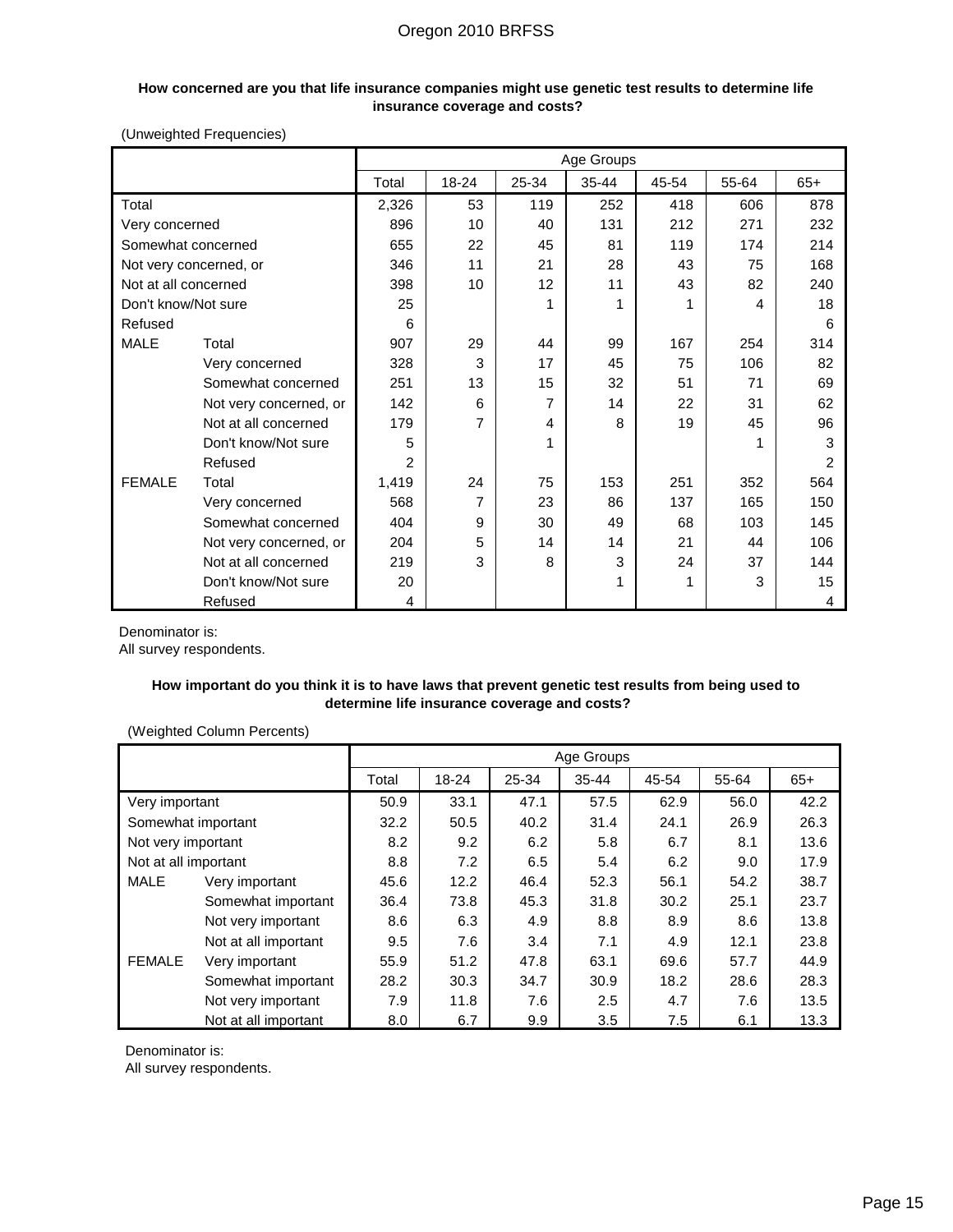#### **How important do you think it is to have laws that prevent genetic test results from being used to determine life insurance coverage and costs?**

### (Unweighted Frequencies)

|                      |                      |       |       |                | Age Groups     |                |       |       |
|----------------------|----------------------|-------|-------|----------------|----------------|----------------|-------|-------|
|                      |                      | Total | 18-24 | 25-34          | 35-44          | 45-54          | 55-64 | $65+$ |
| Total                |                      | 2,326 | 53    | 119            | 252            | 418            | 606   | 878   |
| Very important       |                      | 1,165 | 16    | 55             | 147            | 269            | 327   | 351   |
| Somewhat important   |                      | 633   | 28    | 49             | 76             | 91             | 164   | 225   |
| Not very important   |                      | 197   | 5     | 5              | 12             | 22             | 43    | 110   |
| Not at all important |                      | 233   | 3     | 8              | 15             | 28             | 47    | 132   |
| Don't know/Not sure  |                      | 82    | 1     | $\overline{c}$ | $\overline{c}$ | 6              | 21    | 50    |
| Refused              |                      | 16    |       |                |                | 2              | 4     | 10    |
| <b>MALE</b>          | Total                | 907   | 29    | 44             | 99             | 167            | 254   | 314   |
|                      | Very important       | 426   | 3     | 22             | 51             | 100            | 132   | 118   |
|                      | Somewhat important   | 257   | 21    | 18             | 32             | 42             | 68    | 76    |
|                      | Not very important   | 85    | 2     | $\overline{2}$ | 7              | 12             | 22    | 40    |
|                      | Not at all important | 113   | 2     |                | 8              | 11             | 26    | 65    |
|                      | Don't know/Not sure  | 22    | 1     | 1              | 1              | $\overline{2}$ | 4     | 13    |
|                      | Refused              | 4     |       |                |                |                | 2     | 2     |
| <b>FEMALE</b>        | Total                | 1,419 | 24    | 75             | 153            | 251            | 352   | 564   |
|                      | Very important       | 739   | 13    | 33             | 96             | 169            | 195   | 233   |
|                      | Somewhat important   | 376   | 7     | 31             | 44             | 49             | 96    | 149   |
|                      | Not very important   | 112   | 3     | 3              | 5              | 10             | 21    | 70    |
|                      | Not at all important | 120   | 1     | 7              | 7              | 17             | 21    | 67    |
|                      | Don't know/Not sure  | 60    |       |                | 1              | 4              | 17    | 37    |
|                      | Refused              | 12    |       |                |                | 2              | 2     | 8     |

Denominator is:

All survey respondents.

### **Have you heard about laws that prevent genetic test results from being used to determine health insurance coverage and costs?**

|               | Age Groups |       |       |       |           |       |       |       |
|---------------|------------|-------|-------|-------|-----------|-------|-------|-------|
|               |            | Total | 18-24 | 25-34 | $35 - 44$ | 45-54 | 55-64 | $65+$ |
| Yes           |            | 18.0  | 14.0  | 20.2  | 22.8      | 17.6  | 16.1  | 15.8  |
| No            |            | 82.0  | 86.0  | 79.8  | 77.2      | 82.4  | 83.9  | 84.2  |
| <b>MALE</b>   | Yes        | 20.6  | 13.8  | 24.6  | 24.2      | 22.5  | 18.0  | 16.9  |
|               | No         | 79.4  | 86.2  | 75.4  | 75.8      | 77.5  | 82.0  | 83.1  |
| <b>FEMALE</b> | Yes        | 15.5  | 14.3  | 15.4  | 21.4      | 13.1  | 14.2  | 15.0  |
|               | No         | 84.5  | 85.7  | 84.6  | 78.6      | 86.9  | 85.8  | 85.0  |

### (Weighted Column Percents)

Denominator is: